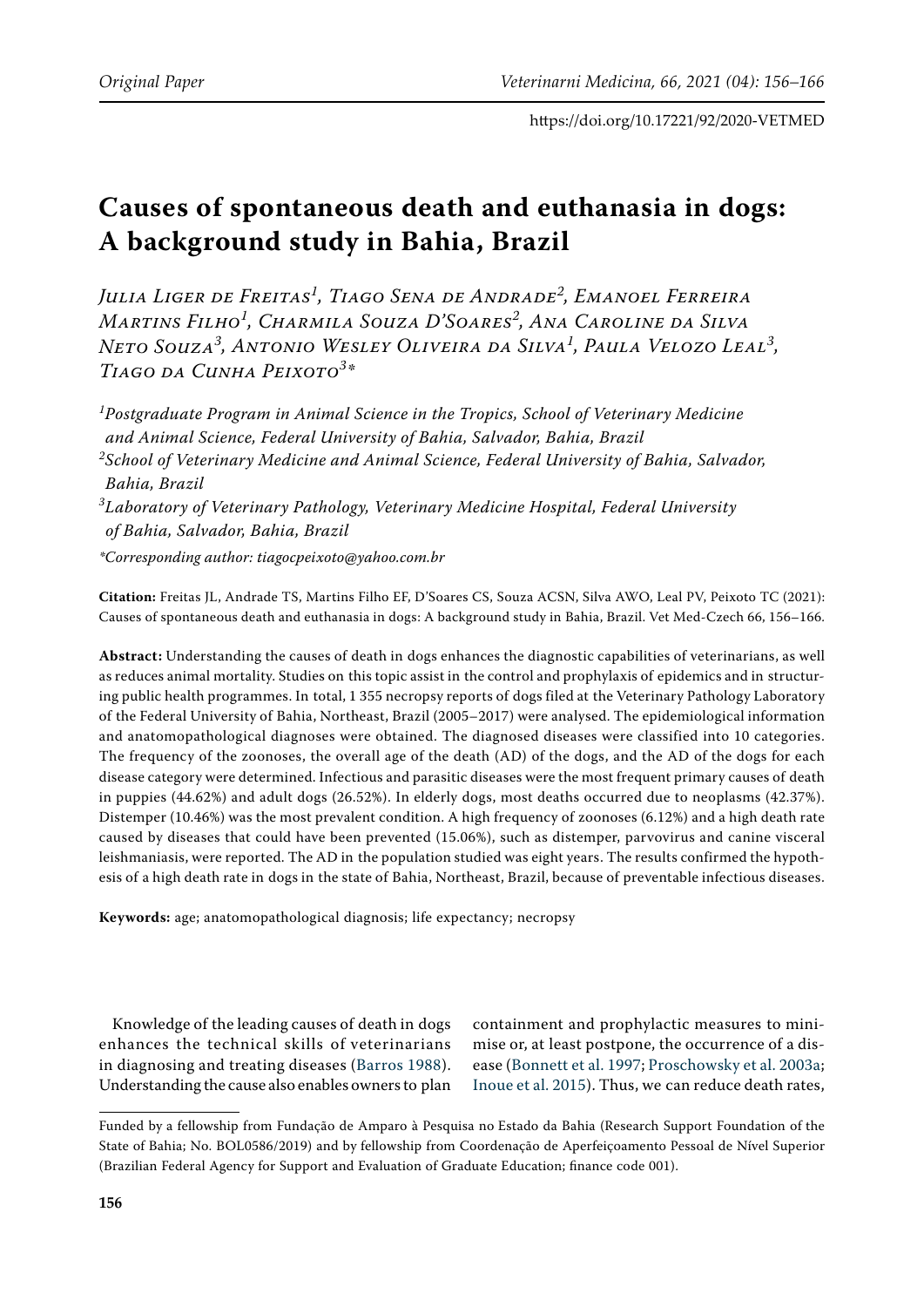promote longevity ([Goldston and Hoskins 1999](#page-9-1)), and improve the quality of the animals and their owners' lives (Trapp et al. 2010).

Studies on this topic also facilitate the prevention of epidemics ([Moore and Lund 2009](#page-9-2); O'Neill et al. 2015) and the assessment of the local prevalence of zoonoses. This can generate important data to guide officials in structuring appropriate public health programmes. In addition, retrospective studies on the primary causes of death in dogs are of regional relevance [\(Fighera et al. 2008\)](#page-9-3). This is especially true in countries with large territorial dimensions such as Brazil, which has distinct epidemiological conditions.

In the last three decades, there has been an increase in the longevity of companion animals and, consequently, a higher incidence of senility-related diseases (Trapp et al. 2010). However, the life expectancy and causes of death in dogs may vary over time. This is due to changes in the popularity and genetic components of each breed, as well as the constant diagnostic and therapeutic advances in veterinary medicine ([Lewis et al. 2018](#page-9-4)), which enables the performance of investigative studies.

Causes of death and euthanasia in dogs have been evaluated in several countries, such as Canada [\(Olsen and Allen 2000\)](#page-9-5), the United States ([Craig](#page-8-2)  [2001\)](#page-8-2), Denmark (Proschowsky et al. 2003b), Sweden [\(Bonnett et al. 2005\)](#page-8-3), England (O'Neill et al. 2013), Japan [\(Inoue et al. 2015\)](#page-9-0), Switzerland [\(Klopfenstein](#page-9-6)  [et al. 2016](#page-9-6)), and Taiwan [\(Huang et al. 2017\)](#page-9-7). In Brazil, research on this subject is scarce and does not emphasise the prevalence of zoonoses. Moreover, studies have been carried out only in São Paulo, Southeast Brazil [\(Bentubo et al. 2007\)](#page-8-4) as well as Rio Grande do Sul (RS) [\(Fighera et al. 2008](#page-9-3)) and Paraná (Trapp et al. 2010), which are both states in the southern region of the country. In these studies, infectious diseases, such as distemper, parvovirosis, and leptospirosis, as well as neoplastic conditions were predominant among the primary causes of death in dogs in Brazil. A higher incidence of infectious diseases in young animals and neoplasms in elderly dogs were reported. No information describing the prevalence of these diseases in the northeast regions is available.

The objective of this study was to determine the frequency of the diseases that culminated in the death or motivated the euthanasia of the dogs at the Federal University of Bahia (Northeast Brazil), encompassing a 13-year period (2005–2017).

## **MATERIAL AND METHODS**

# **Population study and data collection**

Dog necropsy protocols, performed from 2005 to the end of 2017 (encompassing 13 years) by the Veterinary Pathology Laboratory (LPV) of the Federal University of Bahia (UFBA), as well as the respective "historical records" completed by the responsible veterinarian or owner of the animal, and additional examination reports, if any, were evaluated.

The majority of the bodies came from the care of the UFBA Veterinary Medicine Hospital (Salvador, Bahia, Northeast Brazil) and, to a lesser extent, from private veterinary clinics in the region. Some bodies were brought by the owners themselves to the LPV for diagnostic elucidation. All the evaluated dogs came from municipalities located in the state of Bahia.

From the necropsy reports, information regarding the necropsy findings and pathological diagnoses were obtained. The evaluated data were compiled and analysed in a manner similar to that of previous studies on the subject, in order to facilitate comparisons.

## **Classification of the causes of death**

The result of the causes of death of the animals was based on the necropsy findings, associated histories, clinical signs, physical examinations, and supplementary investigations (laboratory, such as blood counts and serum biochemical measurements (alanine aminotransferase, alkaline phosphatase, urea and creatinine), imaging, such as radiographs, ultrasounds and echocardiograms, and histopathology), when necessary. In dogs with more than one disease, the most serious or primary disease was considered to be the cause of death. Cases in which the observed lesions did not justify death (non-specific) were considered as inconclusive.

The cause of death or the euthanasia of the dogs was grouped into the following categories: disorders caused by physical agents, developmental disorders, iatrogenic disorders, degenerative diseases, immune-mediated diseases, infectious and parasitic diseases, metabolic and endocrine diseases, intoxications and toxi-infections (includes poisoning by organophosphates and carbamates,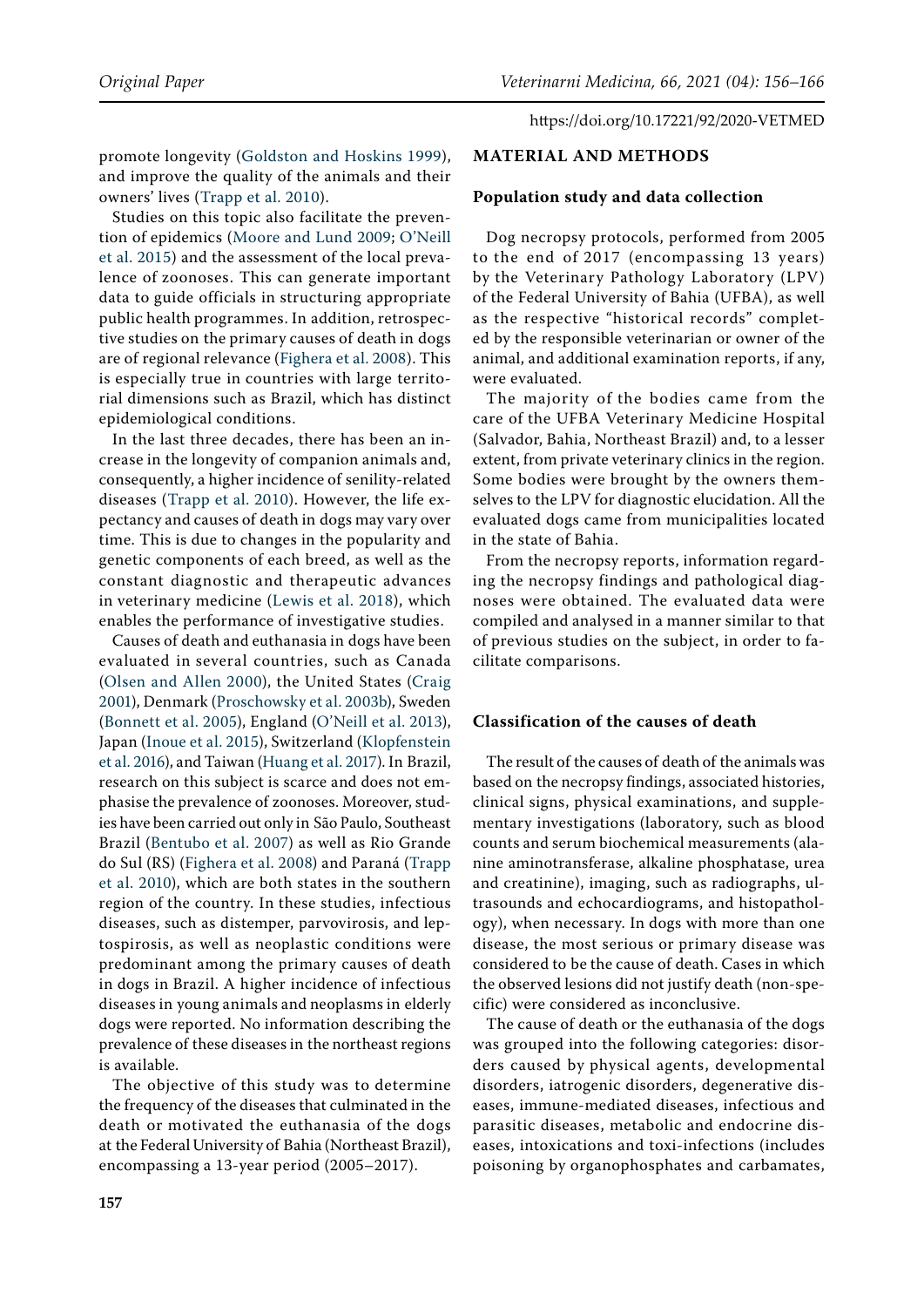anticoagulant rodenticide poisoning, acute renal failure methylene blue poisoning, diclofenac poisoning and permethrin poisoning), and neoplasms. Disturbances that could not be classified into any of the previously specified categories were grouped under the heading "others". Following the classification, the prevalence of death or euthanasia in each group and each condition was calculated in relation to the total number of necropsied dogs.

# **Statistical analyses**

The animals were categorised based on their age: puppies (aged < 1 year), adult dogs (aged 1–9 years), and elderly dogs (aged  $\geq 10$  years). The most common disease in each group was evaluated. The limits of each age group were set based on the average of internationally recognised values for each dog size ([Goldston and Hoskins 1999](#page-9-1)) and according to the parameters used in a previous study ([Fighera](#page-9-3)  [et al. 2008\)](#page-9-3).

The frequencies of death and euthanasia, as well as the primary related diseases were verified in each case. The age of death (AD) of the dogs in the 10 disease categories was determined, and the overall AD was calculated.

Descriptive analyses of the obtained data were performed. Age was the only continuous demographic variable, expressed as the median, interquartile range (IQR), and range. The Kolmogorov-Smirnov test was used to assess the normality of a single continuous variable, and the binomial proportions test was used to obtain confidence intervals of the percentages. The significance level adopted was *P* < 0.05, for a 95% confidence interval, with a two-tailed analysis. The SPSS® v21.0 for Windows statistical program was used for the analyses.

# **RESULTS**

The cause of death or euthanasia could be determined in 86.79% (1 176/1 355) of the necropsied dogs, and in 13.21% (179/1 355) of the cases, the findings were considered inconclusive. Of the total animals evaluated, 49.96% (677/1 355) died spontaneously, while 48.04% (651/1 355) were euthanised. In 1.99% (27/1 355) of the cases, the type of death was not reported.

Table 1 shows the frequencies of the categories, based on the diagnosed disease of the 1 355 necropsied dogs, as well as the type of death (death or euthanasia).

Infectious and parasitic diseases were the leading cause of death and euthanasia in the dogs (25.65%, 327/1 355), followed by neoplasms (22.58%, 306/1 355) and degenerative diseases (10.85%, 147/1 355). However, when the form of death was revealed, a change was observed in the data (Table 1).

Table 1. Frequencies of the categories according to the diagnosed disease of 1 355 necropsied dogs in Bahia, Northeast Brazil (2005–2017), as well as according to the type of death (death or euthanasia)

| Category                            | Euthanasia   |        | Death |        | Total   |        |
|-------------------------------------|--------------|--------|-------|--------|---------|--------|
|                                     | N            | %      | N     | %      | N       | %      |
| Infectious and parasitic diseases   | 167          | 25.65  | 156   | 23.04  | 327     | 24.13  |
| Neoplasms                           | 198          | 30.41  | 92    | 13.59  | 306     | 22.58  |
| Degenerative diseases               | 84           | 12.90  | 60    | 8.86   | 147     | 10.85  |
| Disorders caused by physical agents | 62           | 9.52   | 58    | 8.57   | 121     | 8.93   |
| Poisoning and toxi-infections       | 10           | 1.54   | 78    | 11.52  | 88      | 6.49   |
| Other disorders                     | 19           | 2.92   | 49    | 7.24   | 70      | 5.17   |
| Metabolic and endocrine diseases    | 22           | 3.38   | 32    | 4.73   | 55      | 4.06   |
| Iatrogenic disorders                | 2            | 0.31   | 37    | 5.47   | 39      | 2.88   |
| Developmental disorders             | 7            | 1.08   | 13    | 1.92   | 20      | 1.48   |
| Immunomediated diseases             | $\mathbf{0}$ | 0.00   | 3     | 0.44   | 3       | 0.22   |
| Inconclusive                        | 80           | 12.29  | 99    | 14.62  | 179     | 13.21  |
| Total                               | 651          | 100.00 | 677   | 100.00 | 1 3 5 5 | 100.00 |

 $N =$ absolute value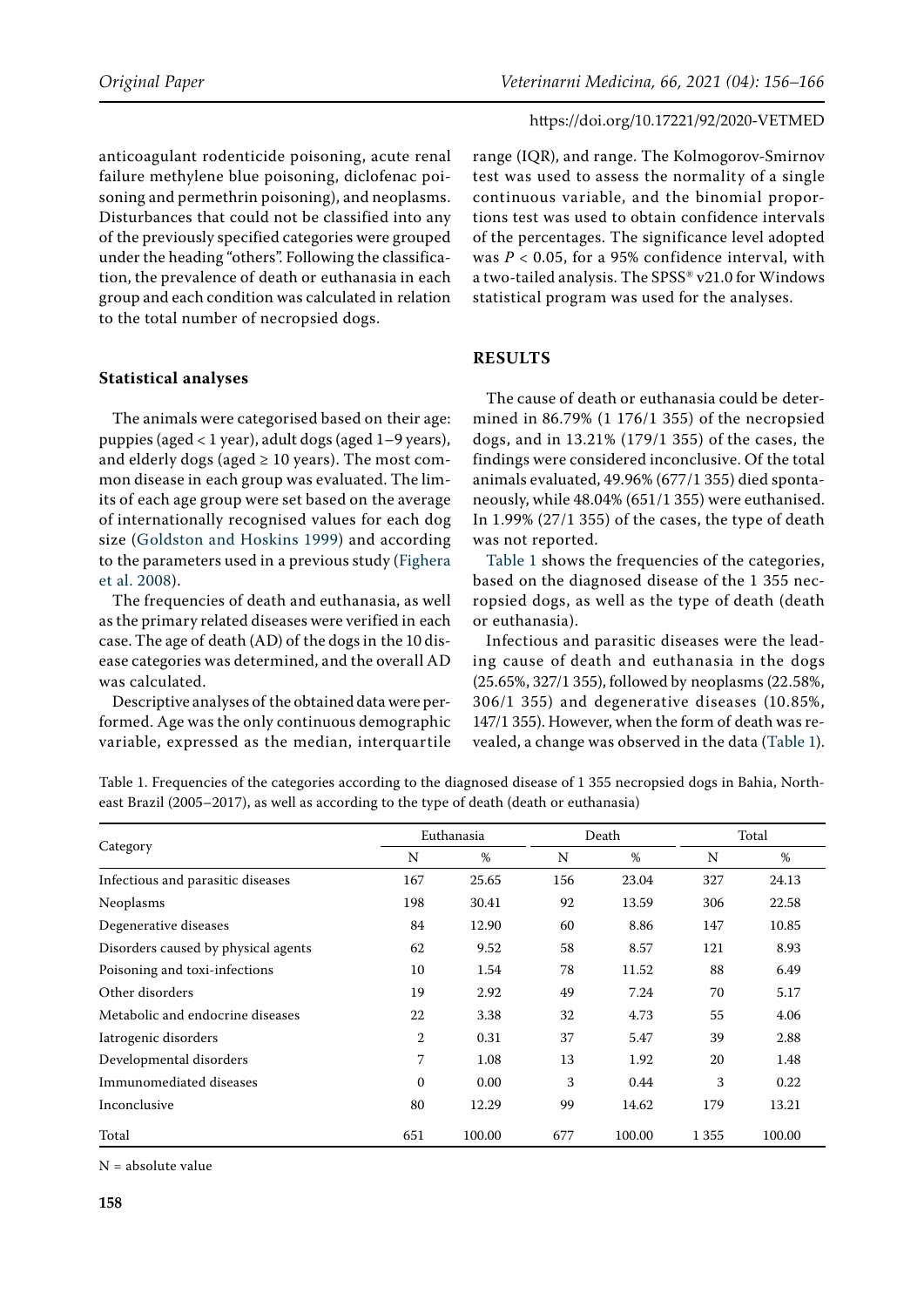Infectious and parasitic diseases (24.13%, 327/ 1 355), distemper (27.83%, 91/327), canine visceral leishmaniasis (CVL); (12.84%, 42/327), leptospirosis (12.54%, 41/327), parvovirosis (12.23%, 40/327), and haemoparasite infections (ehrlichiosis and babesiosis) (10.09%, 33/327) were among the most frequent diseases, representing 75.53% (247/327) of the diseases diagnosed in this category. Of the deaths associated with degenerative diseases (10.85%, 147/1 355), almost half of the cases were attributed to chronic kidney diseases (45.58%, 67/147).

Regarding age of the necropsied dogs, 18.52% (251/1 355) were puppies, 36.46% (494/1 355) were adults, and 34.83% (472/1 355) were elderly. In 10.18% (138/1 355) of the cases, the age of the dogs was not reported. [Figure 1](#page-3-0) shows the primary causes of death in the dogs according to the age group.

Infectious and parasitic diseases were the leading causes of death in puppies (44.62%, 112/251) and adult dogs (26.52%, 131/494). Among the old-

er dogs, most deaths were related to neoplasms (42.37%, 200/472).

The overall AD of the necropsied dogs was eight years. Regarding the distribution of the deaths according to age ([Figure 2\)](#page-3-1), it was found that more than 20% of the dogs died before the age of two years, with 10.28% of the deaths in the ages ranging from zero to 11 months. Dogs in the age groups of one to two years (10.53%) and nine to 10 years (7.71%) had the highest death tolls.

The AD of the 10 categories of death and euthanasia are shown in Table 2. Infectious and parasitic diseases, disorders caused by physical agents, and intoxications and toxi-infections accounted for the AD of only three years, in contrast to that observed for degenerative diseases (12 years), neoplasms (11 years), and metabolic and endocrine diseases (10 years).

[Figure 3 s](#page-4-0)hows the effect of the age on the frequency of the major causes of death and euthanasia

<span id="page-3-1"></span><span id="page-3-0"></span>



Figure 1. Distribution of the causes of death and euthana-

sied dogs in Bahia, Northeast Brazil (2005–2017) according

to the age group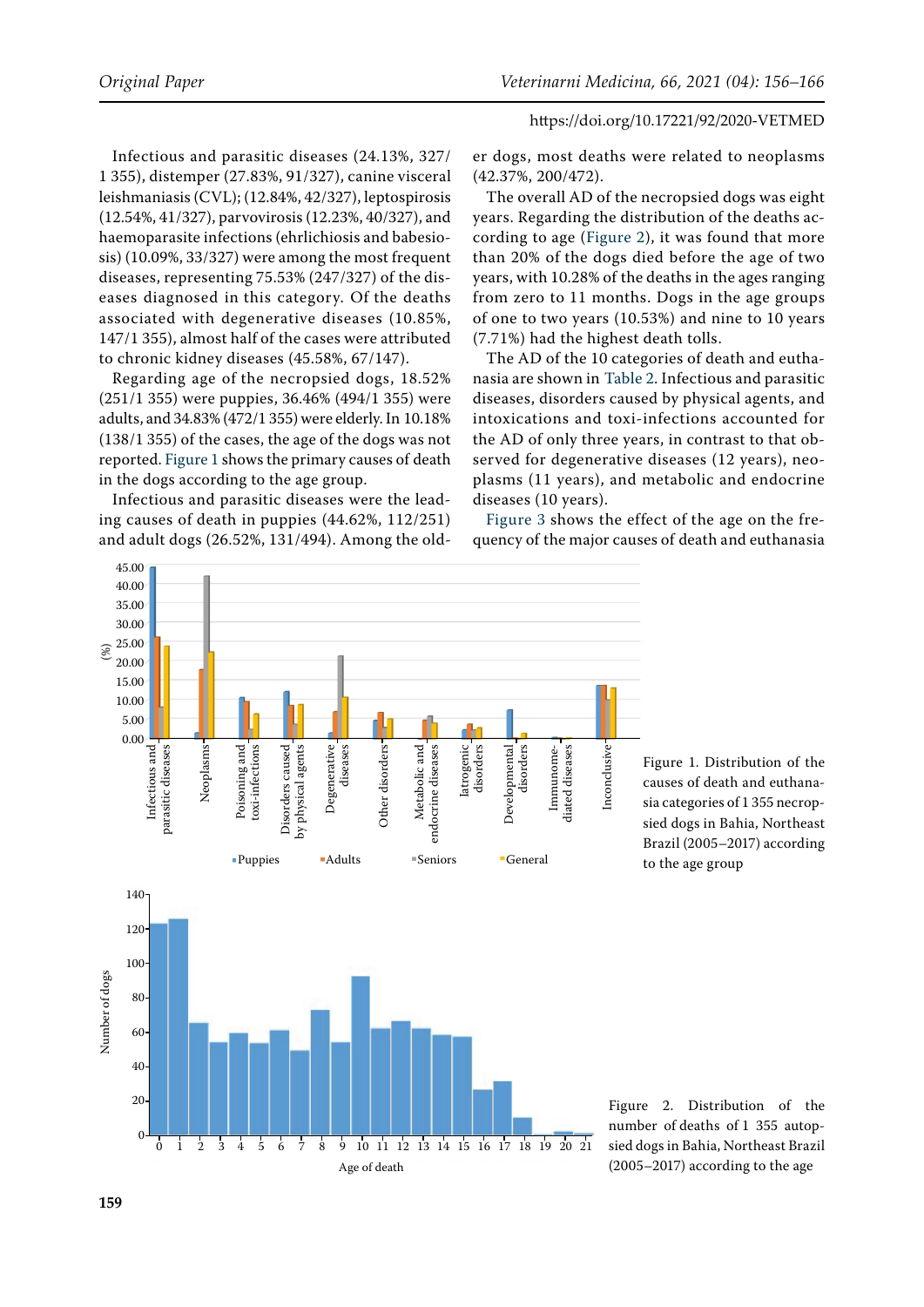| Categories                          | Rank | N(%)         | $CI [95\%; (\%)]$ | AD   | <b>IQR</b>   | Range        |
|-------------------------------------|------|--------------|-------------------|------|--------------|--------------|
| Infectious and parasitic diseases   |      | 327 (24.13%) | $21.9 - 26.5$     | 3.0  | $0.66 - 7.0$ | $0.0 - 18.0$ |
| Neoplasms                           | 2    | 306 (22.58%) | $20.4 - 24.9$     | 11.0 | $9.0 - 14.0$ | $0.5 - 21.0$ |
| Degenerative diseases               | 3    | 147 (10.85%) | $9.3 - 12.6$      | 12.0 | $9.0 - 14.0$ | $0.4 - 20.0$ |
| Disorders caused by physical agents | 4    | 121 (8.93%)  | $7.5 - 10.6$      | 3.0  | $1.0 - 8.0$  | $0.0 - 15.0$ |
| Poisoning and toxi-infections       | 5    | 88 (6.49%)   | $5.3 - 7.9$       | 3.0  | $1.0 - 7.0$  | $0.1 - 16.0$ |
| Other disorders                     | 6    | 70 (5.17%)   | $4.1 - 6.5$       | 5.5  | $2.0 - 9.0$  | $0.0 - 17.0$ |
| Metabolic and endocrine diseases    | 7    | 55 (4.06%)   | $3.1 - 5.2$       | 10.0 | $6.0 - 12.0$ | $2.0 - 17.0$ |
| Iatrogenic disorders                | 8    | 39 (2.88%)   | $2.1 - 3.9$       | 5.0  | $3.0 - 10.0$ | $0.2 - 14.0$ |
| Developmental disorders             | 9    | 20 (1.48%)   | $0.9 - 2.3$       | 0.04 | $0.0 - 0.22$ | $0.0 - 2.0$  |
| Immunomediated diseases             | 10   | $3(0.22\%)$  | $0.08 - 0.65$     | 4.08 | 華            | $0.2 - 8.0$  |

Table 2. Classification, absolute value, percentage, confidence interval and age of death of the main categories of causes of death and euthanasia of the necropsied dogs in Bahia, Northeast Brazil (2005–2017)

 $AD = age$  of the death;  $CI = confidence$  interval;  $IQR =$  interquartile range;  $N = absolute$  value

\*Interquartile range cannot be calculated due to reduced number of observations; 95% confidence interval (95% CI) calculated for proportions

<span id="page-4-0"></span>

Figure 3. Relative frequency of the cause of death categories according to the age of the death of the 1 355 necropsied dogs in Bahia, Northeast Brazil (2005–2017)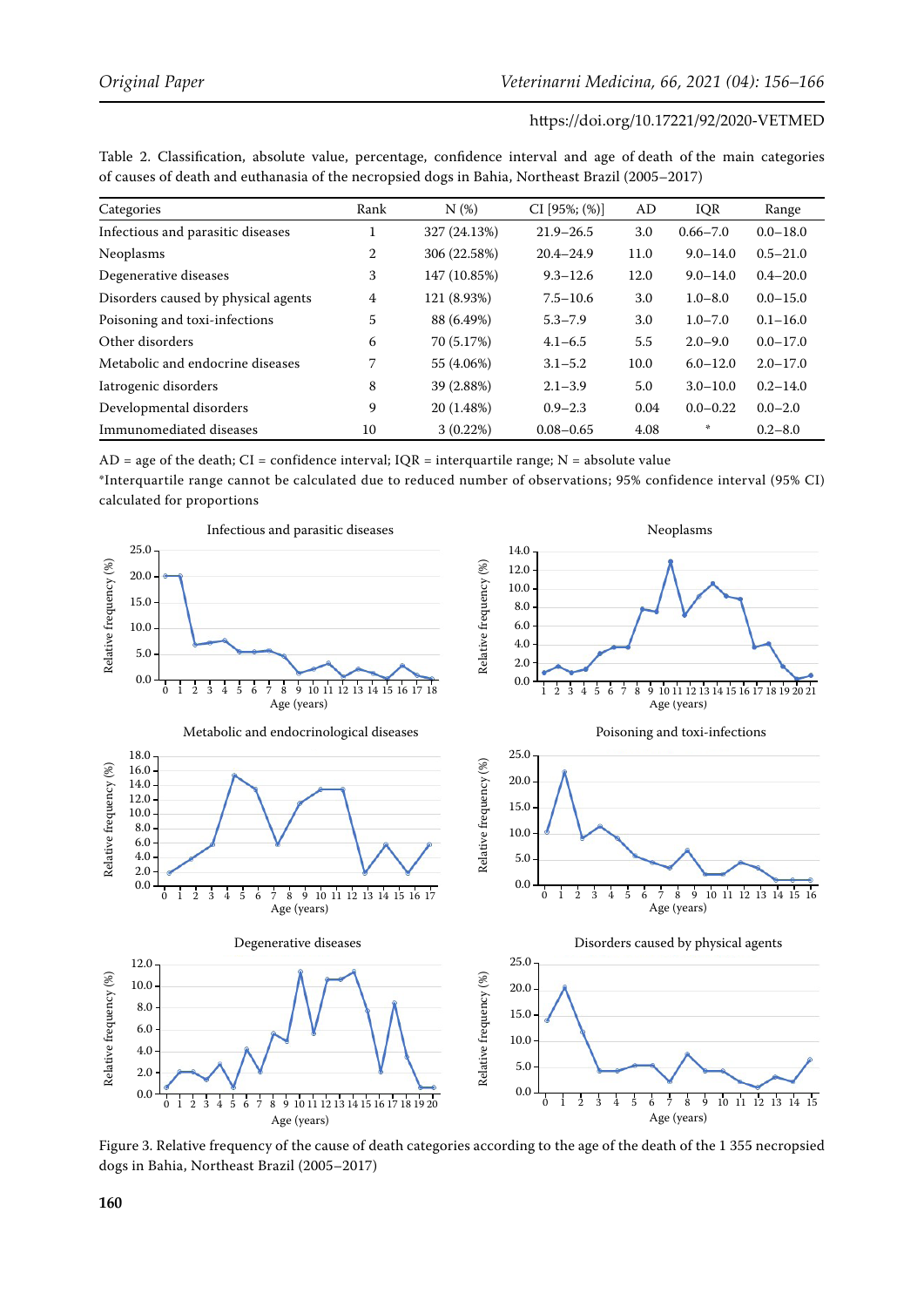in the necropsied dogs. When analysing the diseases, regardless of the classification, 105 nosological entities (excluding neoplasms) were identified. The main diseases responsible for the spontaneous death or euthanasia of the dogs were as follows: distemper (10.46%), CKD (7.7%), run-over polytrauma (5.98%), pyometra (5.29%), carbamate poisoning (5.06%), canine visceral leishmaniasis (CVL) (4.8%), leptospirosis (4.71%), and parvovirosis (4.60%).

# **DISCUSSION**

In the present study, in 86.79% of the necropsied dogs, the cause of death could be determined, while in 13.21% of the cases, the diagnoses were considered inconclusive. In a study conducted in Paraná (southern region of Brazil), the frequency of inconclusive diagnoses was 8.6% (Trapp et al. 2010), while in Santa Maria-RS (southern region of Brazil), a value approximately three times higher (32%) [\(Fighera et al. 2008\)](#page-9-3) than that of the present study was observed. The occurrence of inconclusive necropsies was to be expected and was associated with macroscopic limits, such as certain diseases have no detectable morphological alterations [\(Maranhao and Marlet 1987](#page-9-8)). Moreover, in some cases, there was insufficient or a lack of clinical information in order to arrive at a diagnostic conclusion ([Ferreira et al. 2018\)](#page-9-9).

The euthanasia index observed was 48%. In other countries, the frequency of euthanasia varied from 21.8% in Taiwan ([Huang et al. 2017](#page-9-7)), 79.58% in the United Kingdom ([Lewis et al. 2018\)](#page-9-4), 85.2% in the United States ([Moore et al. 2001\)](#page-9-10), and 86.4% in England (O'Neill et al. 2013); however, no national data were found on the frequency of euthanasia in dogs in Brazil. The poor prognosis in dogs suffering from diseases may justify euthanasia; however, the ethical issues and emotional conflicts involved in these situations are predictive during decision-making ([Davis et al. 2003](#page-8-5); Yeates and Main 2011). Therefore, the frequency of dogs submitted to euthanasia may reflect the opinion of the owners and veterinarians regarding the prioritisation of the quality of life over the longevity of the animal (O'Neill et al. 2013).

When analysing the causes of death according to the age, a higher prevalence of spontaneous deaths was observed among adult dogs (36.46%). A higher death rate of adult dogs (48.6%) was also

described in the study conducted in Santa Maria-RS ([Fighera et al. 2008](#page-9-3)). However, in the other categories, the death rate of puppies was approximately twice as high (39%) and that of elderly dogs was approximately three times lower (12.4%) than that in puppies. Considering the chronological variations of the studies, this difference can be attributed to the increased life expectancy of dogs in recent years. This reflects the change in the behaviour of owners regarding the health of their animals (Trapp et al. 2010).

The higher incidence of deaths caused by infectious and parasitic diseases in puppies and adult dogs is similar to that described in the study conducted in Paraná (Trapp et al. 2010). However, in the present study, the puppy involvement was approximately twice as high as adult dogs, mainly due to the high rate of distemper and parvovirus infections in animals of less than one year of age (27.9%, 70/251). However, the high frequency of neoplasms in elderly dogs explains the prominence of this category among the euthanised animals (30.41%, 198/651) (Table 1).

Distemper, which stood out as the leading cause of death and euthanasia in dogs in this study, was also the disease most frequently associated with a dog's death in the study conducted in Rio Grande do Sul (12.4%) ([Fighera et al. 2008\)](#page-9-3). These data show that although this disease has been described since 1746 (Panigassi and Maiorka 2017) and has a well-established vaccine, prophylaxis ([Day et al.](#page-8-6) [2016\)](#page-8-6), it has a great impact on the canine population in different regions of Brazil, especially due to the absence of an effective therapeutic protocol [\(Kajita et al. 2006;](#page-9-11) Portela et al. 2017).

Although a rabies vaccination is essential ([Day](#page-8-6) [et al. 2016\)](#page-8-6) and free [\(Municipal Health Secretariat](#page-9-12) of [Salvador 2019\)](#page-9-12), according to the Pesquisa Nacional de Saúde [(PNS) National Health Survey] carried out by the Brazilian Institute of Geography and Statistics*,* [Instituto Brasileiro de Geografia e Estatítica (IBGE)] in 2013, about 30% of dogs and cats domiciled in the Northeast region had not received a rabies vaccine in the previous 12 months [\(IBGE 2015](#page-9-13)). Thus, it can be inferred that, when it comes to the multipurpose vaccine, which protects against distemper and parvovirus, and is considered elective and not free, the rate of adherence to vaccination is lower. It is evident, therefore, that the veterinarian must act as a health promoting agent, through the guidance of owners on the im-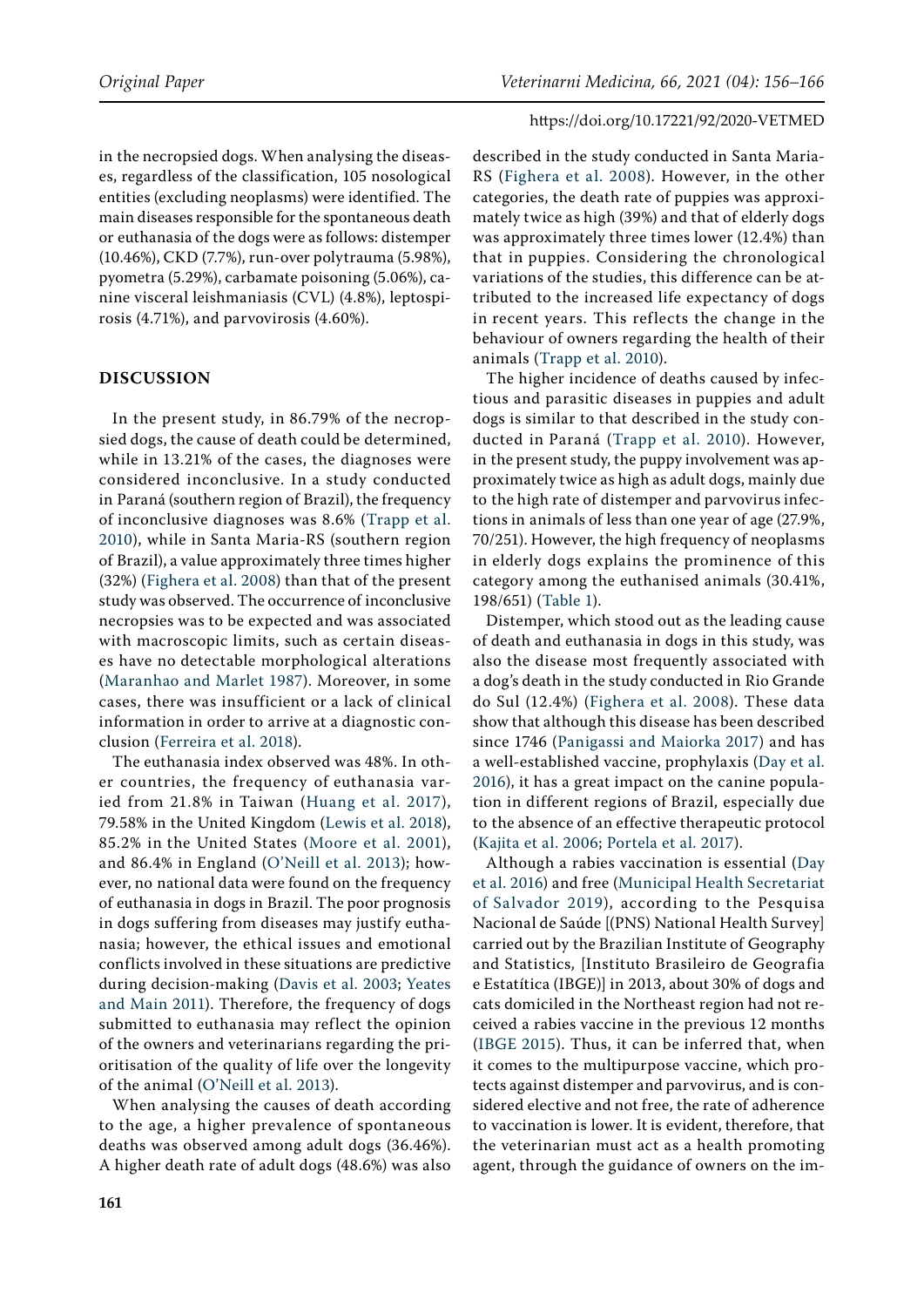portance of vaccination, as well as the need for investment in public awareness campaigns aimed at reducing the mortality of dogs in the country.

The second most frequent infectious disease in this study was canine visceral leishmaniasis (CVL) [12.84% (42/327)]. It is known that CVL is a zoonosis occurring in Asia, Europe, the Middle East, Africa and the Americas. It has been described in at least 12 countries in Latin America, with 90% of the cases occurring in Brazil, especially in the Northeast region. Between 1984 and 2002, 48 455 cases of the disease were reported in humans, approximately 66% in the states of Bahia, Ceará, Maranhão and Piauí (Ministry of [Health 2014](#page-9-14)). The highlight of CVL among the main infectious causes of death in the dogs demonstrated here, in epidemiological terms, reinforces the inclusion of the State of Bahia as an endemic area for the disease.

According to the Manual for surveillance and control of visceral leishmaniasis by Ministry of Health (Manual de vigilância e controle da leishmaniose do Brasil, Ministério da Saúde), the administration of vaccines and the use of collars impregnated with deltamethrin are not yet designated as prophylactic methods in public health programmes. This is due to the lack of proven effectiveness [\(Ministry](#page-9-14)  of [Health 2014\)](#page-9-14). In fact, it has already been demonstrated that the efficacy of an immunoprophylaxis through vaccination, in dogs that live outside in endemic areas, is not adequate ([Fernandes et al. 2014](#page-9-15); [Grimaldi et al. 2017\)](#page-9-16).

On the other hand, recent studies have shown that collars impregnated with deltamethrin, when used correctly, are effective in reducing the CVL infection. These studies suggest that the large-scale use of deltamethrin as a disease control strategy has the possibility of good medium- to long-term results ([Coura-Vital et al. 2018;](#page-8-7) [Leite et al. 2018](#page-9-17); Paulin et al. 2018).

Notably, although CVL was the second most common infectious disease (42/327, 12.84%), it was not mentioned in the retrospective studies conducted in Santa Maria-RS ([Fighera et al. 2008](#page-9-3)), Paraná (Trapp et al. 2010) (both from the southern region of Brazil); and São Paulo ([Bentubo et al. 2007](#page-8-4)) (the southeast region of Brazil). It should be considered that Rio Grande do Sul (RS) and Paraná, at the time of the study, were areas free of CVL, and the first indigenous cases were observed in 2008 and 2009 in RS (Tartarotti et al. 2011) and Paraná (Thomaz-Soccol et al. 2009), respectively. However, although

CVL has not been listed among the causes of death of dogs in São Paulo [\(Bentubo et al. 2007](#page-8-4)), there have been records of this disease in the dogs in this region since the 1990s (Scandar et al. 2011). Such contrasting data highlights the regional epidemiological differences and emphasises the relevance of retrospective studies in the different states and regions of Brazil.

The high occurrence of infectious and parasitic diseases (24.13%, 327/1 355) described here emphasises the impact of these diseases in reducing the life expectancy of the dogs in the area covered by this study. Similar data were shown in the studies conducted in other provinces of Brazil, Santa Maria-RS (35%) ([Fighera et al. 2008\)](#page-9-3), Paraná (42.27%) (Trapp et al. 2010) and São Paulo (35.11%) [\(Bentubo et al. 2007](#page-8-4)).

It is noteworthy that CVL (12.84%) and leptospirosis (12.54%), considered potentially zoonotic diseases, represented 25.38% of the infectious and parasitic diseases and 6.12% (83/1 355) of the total number of nosological entities. Data of this nature were non-existent in Brazil, as the scant research found on the causes of death in dogs did not emphasise the prevalence of zoonoses ([Bentubo](#page-8-4) [et al. 2007](#page-8-4); [Fighera et al. 2008](#page-9-3); Trapp et al. 2010). Knowledge of this prevalence is fundamental for the adoption of preventive public health measures in Northeast Brazil.

In addition, distemper and parvovirosis, diseases caused by viral agents, accounted for 40.06% (131/327) of the infectious conditions, and seemed preventable by vaccination. These data show that the immunisation of dogs from the state of Bahia (northeast region of Brazil) has not been achieved yet, and is similar to that in Santa Maria-RS ([Fighera](#page-9-3) [et al. 2008\)](#page-9-3), and Paraná (Trapp et al. 2010).

Neoplasms were the second leading cause of death in the necropsied dogs in Bahia, accounting for 22.58% (306/1 355) of the total diagnoses. However, in elderly animals, neoplasms stood out as the main cause (42.37%, 200/472) of the dog's deaths, which confirms the correlation between the increased cases of cancer and life expectancy of the population of dogs and cats ([Craig 2001](#page-8-2); [Bonnett et al.](#page-8-3) [2005](#page-8-3); [Fighera et al. 2008](#page-9-3)).

In addition, the increased demand from owners for veterinary health care services associated with better management practices and the adoption of preventive health measures, in general, tends to promote the longevity of companion animals.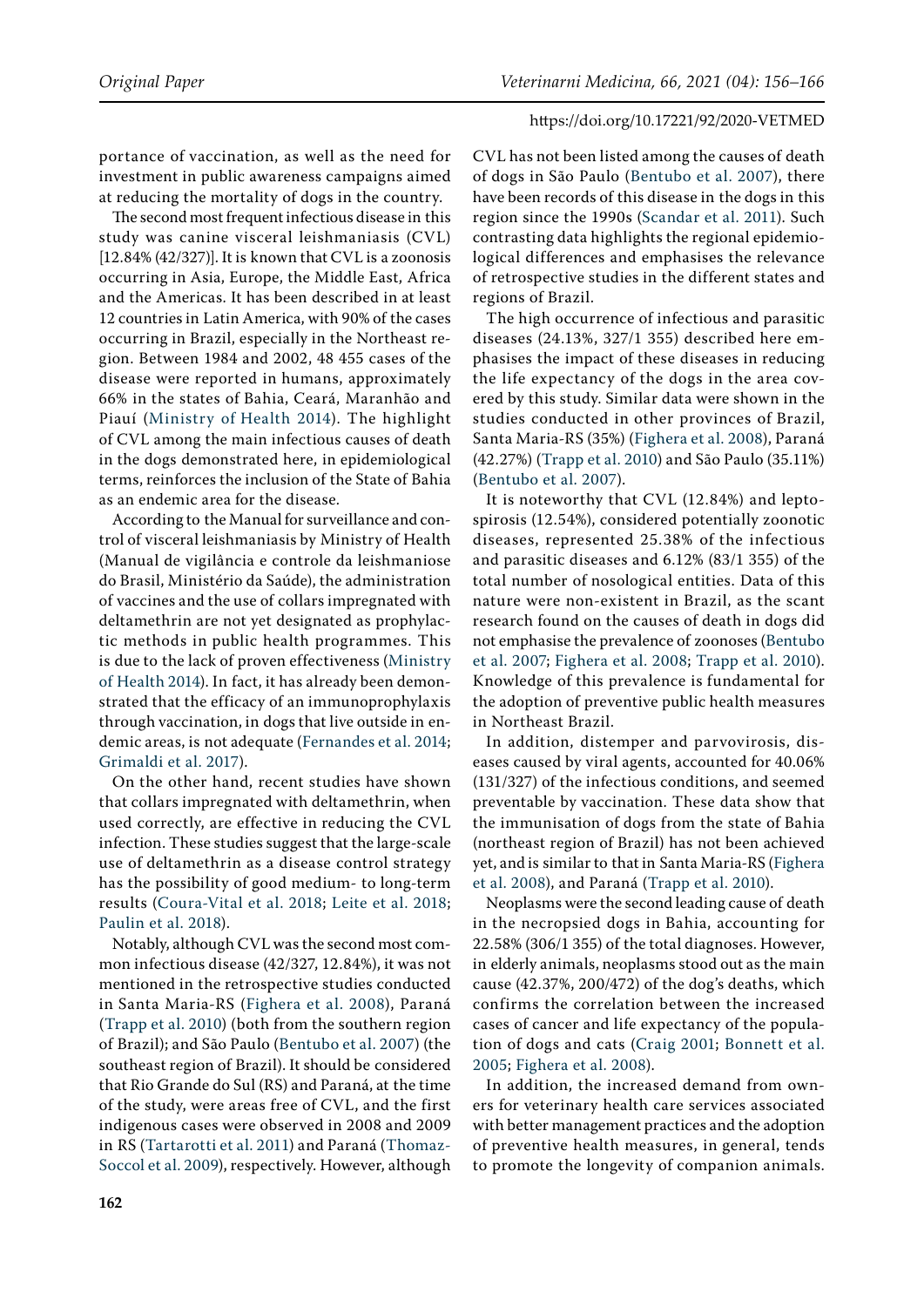Consequently, a higher prevalence of neoplasms, commonly associated with older animals ([Kitchell](#page-9-18)  [1999;](#page-9-18) [Mazzatenta et al. 2017\)](#page-9-19) is observed. Another aspect to be considered is that the close relationship between humans and pets results in exposure to the same risk factors for cancer, such as lifestyle, diet, and environmental pollution (Zaidan Dagli 2008; [Mazzatenta et al. 2017](#page-9-19)). This may also have influenced the high frequency of diagnosed neoplasms in older dogs.

Although neoplasms were not specified, it was observed that among the dogs evaluated, there was a high rate of neoplasms in the mammary glands, in part, with metastatic dissemination. The high frequency of breast tumours in dogs, the most frequent neoplasm, corresponding to approximately 50% of the total neoplasms found in females, is already known (Toribio et al. 2012). Previous studies show that among neoplasms, breast carcinoma represents one of the most important ones in cancer care in canine clinics (Pires et al. 2003; [Furian et al. 2007;](#page-9-20) [Kim et al. 2018\)](#page-9-21). In some surveys on the causes of death and reasons for the euthanasia, mammary gland neoplasms were the most prevalent diagnoses ([Bonnett et al. 2005;](#page-8-3) [Fighera](#page-9-3)  [et al. 2008](#page-9-3); Trapp et al. 2010). According to a consensus on the diagnosis, prognosis and treatment of canine breast tumours, sterilisation (considered one of the best ways to prevent breast cancer in female dogs), should be performed between the first and the second oestrus, when the main objective is the prevention of breast cancer and not population control [\(Cassali et al. 2017](#page-8-8)).

Degenerative diseases were the third most common category evaluated and included 147 (10.85%) cases. Of these, 45.58% (67/147) were due to chronic kidney disease (CKD). In fact, CKD occurs most frequently in adult elderly dogs and cats and is considered the third most common cause of a dog's death ([Chew et al. 2011\)](#page-8-9). Most dogs with advanced stages of CKD in later stages die or are euthanised within two years (Polzin 2013).

The prevalence of senility-related changes, including degenerative diseases, is 20.8% in Denmark (Proschowsky et al. 2003b), 39% in England (O'Neill et al. 2013), and 67.2% in the United States [\(Moore et al. 2001](#page-9-10)), which is different from that observed in the present study (10.85%), as well as in other studies conducted in Brazil. In Brazil, prevalence rates of 5.57%, 7.1%, and 8.63% were recorded in São Paulo ([Bentubo et al. 2007](#page-8-4)), Santa

Maria-RS ([Fighera et al. 2008](#page-9-3)), and Paraná (Trapp et al. 2010), respectively. This difference probably reflects a disease prevention culture, which is well established in Europe and the United States, but remains precarious in Brazil.

The overall AD found in this study (eight years) was lower than the life expectancy of dogs from the United Kingdom [11.3 years; [Adams et al. \(2010\)](#page-8-10)], the United States [10.28 years; [Moore et al. \(2001\)](#page-9-10)], Denmark [10 years; Proschowsky et al. (2003b)], Taiwan [10.2 years; [Huang et al. \(2017](#page-9-7))], and Japan [13.7 years; [Inoue et al. \(2015](#page-9-0))]. However, dogs from Bahia, Northeast Brazil, had a higher longevity when compared to dogs from other Brazilian states, such as São Paulo (southeast region of Brazil); [3 years; [Bentubo et al. \(2007\)](#page-8-4)] and Paraná (south region of Brazil); [5 years; Trapp et al. (2010)]. The low life expectancy of dogs in Brazil has been related to the high prevalence of infectious and parasitic diseases (Trapp et al. 2010). It is believed that deaths due to infections reflect a lack of knowledge and negligence of the owners and may be affected by socioeconomic aspects [\(Bentubo et al. 2007\)](#page-8-4). Therefore, these findings may serve as guiding criteria in the implementation of mortality control programmes, such as immunoprophylaxis.

The analysis of the distribution of animal deaths according to the age of occurrence corroborates to previously demonstrated data, wherein high death rates were observed in the first year of life, with a subsequent reduction after three years of age and a further elevation from the age of seven years [\(Michell 1999;](#page-9-22) [Adams et al. 2010](#page-8-10); Trapp et al. 2010; O'Neill et al. 2013; [Huang et al. 2017;](#page-9-7) [Lewis et al.](#page-9-4) [2018](#page-9-4)). It is likely that the high rate of mortality in puppies (aged zero to 11 months) contributed to the reduced life expectancy of the dogs.

Infectious and parasitic diseases, aside from being the main cause of death in the dogs (24.13%), were also responsible for a reduced AD (three years). It is worth mentioning that, in the state of São Paulo, infectious and parasitic diseases further lowered the AD, by 12 and 8 months on average, respectively ([Bentubo et al. 2007](#page-8-4)). This emphasises the importance of the control and prophylaxis of these diseases in large urban centres. In Taiwan, dogs with infectious diseases had the fifth lowest AD (six years) ([Huang et al. 2017\)](#page-9-7), which may be associated with the adoption of more effective prophylactic measures in this country [\(Moore et al. 2001](#page-9-10)).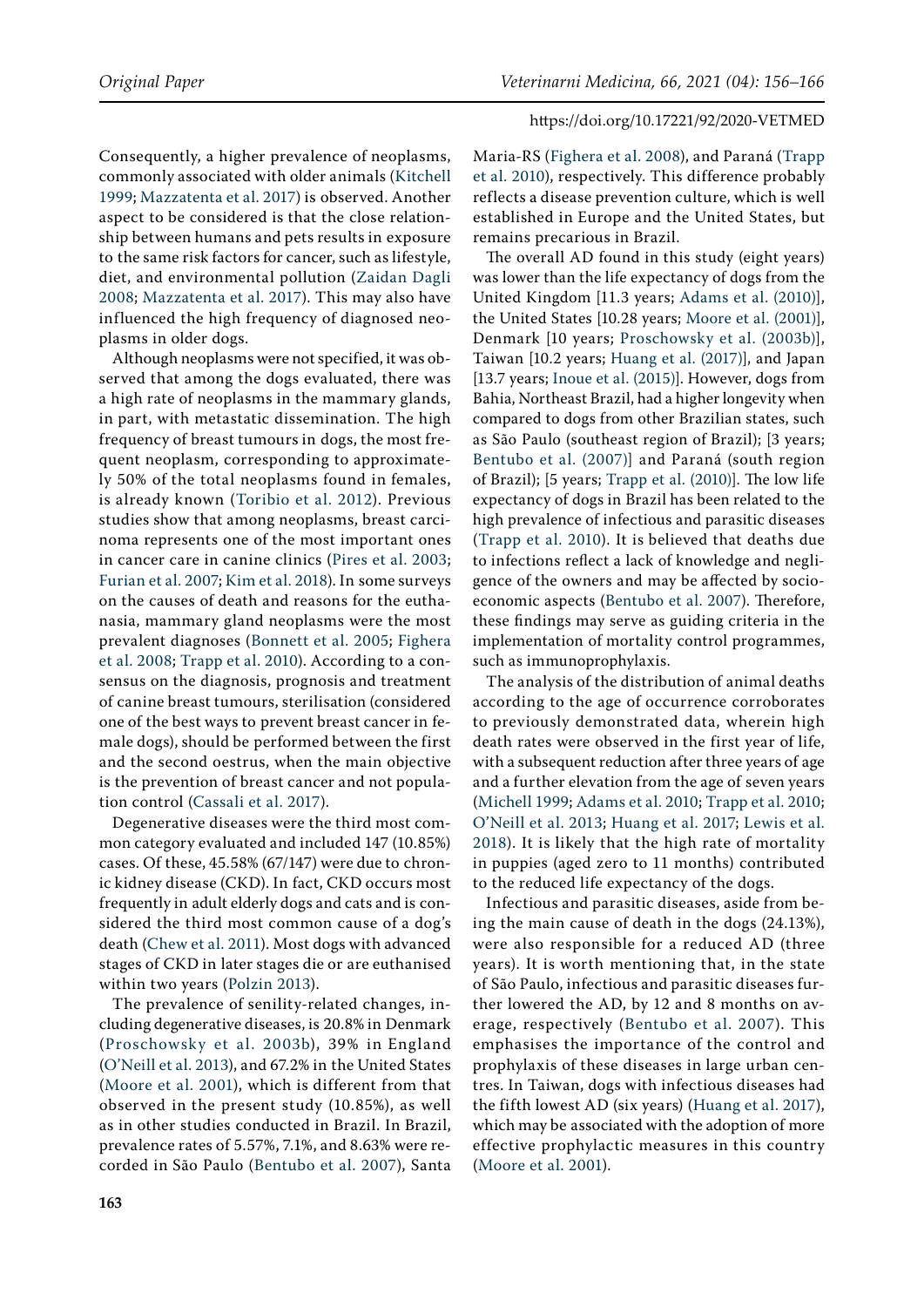In the necropsied animals in Bahia, the average age of death due to degenerative diseases (12 years), neoplasms (11 years), and metabolic and endocrine diseases (10 years) were the highest, corroborating previous studies ([Bentubo et al. 2007](#page-8-4); [Huang et al.](#page-9-7)  [2017\)](#page-9-7). However, in São Paulo, neoplasms and metabolic diseases, although representing the second and fourth highest causes of death, showed lower values (seven and four years, respectively) ([Bentubo](#page-8-4)  [et al. 2007\)](#page-8-4) than those found in the present study. Further studies identifying the mean AD of dogs due to different reasons in other regions of the country are necessary to clarify the observed divergences, as well as to determine values that are more accurate.

The analysis of the effect of the age on the frequency of the causes of death and euthanasia ([Figure 3\)](#page-4-0) underlies and reinforces the findings demonstrated and discussed earlier.

In this 13-year study (2005–2017), distemper was the most common reason of death (disease observed) in the dogs. Infectious and parasitic diseases were the main causes of death in puppies and adult dogs, while neoplasms stood out among elderly dogs, which confirms the correlation between the age and causes of death. The data obtained confirm the hypothesis that a high number of deaths in dogs in the state of Bahia are caused by diseases that can be prevented, especially by vaccination (distemper and parvovirosis) or by using collars impregnated with deltamethrin (for CVL). It was also confirmed that the high frequency of zoonotic diseases was a cause of death in the dogs in the evaluated region. These data have relevance for public health initiatives considering the increasing interaction between humans and dogs.

The overall average age of death observed in the studied population was eight years and higher in dogs with degenerative diseases. Such assessments assist in determining the impact of health conditions on the life expectancy of dogs. The data obtained in this study will contribute to the establishment of differential diagnoses, adoption of prophylactic measures, guidance to the owners, and training of veterinarians, especially in the state of Bahia, Northeast Brazil.

# **Conflict of interest**

The authors declare no conflict of interest.

#### https://doi.org/10.17221/92/2020-VETMED

#### **REFERENCES**

- <span id="page-8-10"></span>Adams VJ, Evans KM, Sampson J, Wood JL. Methods and mortality results of a health survey of purebred dogs in the UK. J Small Anim Pract. 2010 Oct;51(10):512-24.
- <span id="page-8-1"></span>Barros CSL. Guia da tecnica de necropsia dos mamiferos domesticos [Guide to necropsy technique of domestic mammals]. Santa Maria, RS: Central Library – UFSM; 1988. 47 p. Portuguese.
- <span id="page-8-4"></span>Bentubo HDL, Tomaz MA, Bondan EF, Lallo MA. Expectativa de vida e causas de morte em caes na area metropolitana de Sao Paulo (Brasil) [Life expectancy and causes of death in dogs in the metropolitan area of Sao Paulo (Brazil)]. Cienc Rural. 2007;37(4):1021-6. Portuguese.
- <span id="page-8-0"></span>Bonnett BN, Egenvall A, Olson P, Hedhammar A. Mortality in insured Swedish dogs: Rates and causes of death in various breeds. Vet Rec. 1997 Jul 12;141(2):40-4.
- <span id="page-8-3"></span>Bonnett BN, Egenvall A, Hedhammar A, Olson P. Mortality in over 350,000 insured Swedish dogs from 1995– 2000: I. Breed-, gender-, age- and cause-specific rates. Acta Vet Scand. 2005;46(3):105-20.
- <span id="page-8-8"></span>Cassali GD, Damasceno KA, Bertagnolli AC, Estrela-Lima A, Lavalle GE, Di Santis GW, De Nardi AB, Fernandes CG, Cogliati B, Sobral R, Costa FVA, Ferreira E, Salgado BS, Campos CB, D'Assis MJMH, Silva LP, Machado MCA, Firmo BF, Nunes FC, Nakagaki KYR. Consensus regarding the diagnosis, prognosis and treatment of canine mammary tumors: Benign mixed tumors, carcinomas in mixed tumors and carcinosarcomas. Braz J Vet Pathol. 2017;10(3):87-99.
- <span id="page-8-9"></span>Chew DJ, Dibartola SP, Schenck PA. Chronic kidney failure. In: Chew DJ, Dibartola SP, Schenck PA, editors. Urology and nephrology of the dog and the cat. 5<sup>th</sup> ed. Rio de Janeiro, RJ, Brazil: Elsevier; 2011. p. 145-96.
- <span id="page-8-7"></span>Coura-Vital W, Leal GGA, Marques LA, Pinheiro ADC, Carneiro M, Reis AB. Effectiveness of deltamethrin-impregnated dog collars on the incidence of canine infection by Leishmania infantum: A large scale intervention study in an endemic area in Brazil. PLoS One. 2018 Dec 10; 13(12):e0208613.
- <span id="page-8-2"></span>Craig LE. Cause of death in dogs according to breed: A necropsy survey of five breeds. J Am Anim Hosp Assoc. 2001 Sep-Oct;37(5):438-43.
- <span id="page-8-5"></span>Davis H, Irwin P, Richardson M, O'Brien-Malone A. When a pet dies: Religious issues, euthanasia and strategies for coping with bereavement. Anthrozoos. 2003;16(1):57-74.
- <span id="page-8-6"></span>Day MJ, Horzinek MC, Schultz RD, Squires RA. Guidelines for vaccination of dogs and cats. Compiled by the group of vaccination guidelines (VGG) of the world veterinary association for small animals (WSAVA). J Small Anim Pract. 2016;57:1-50.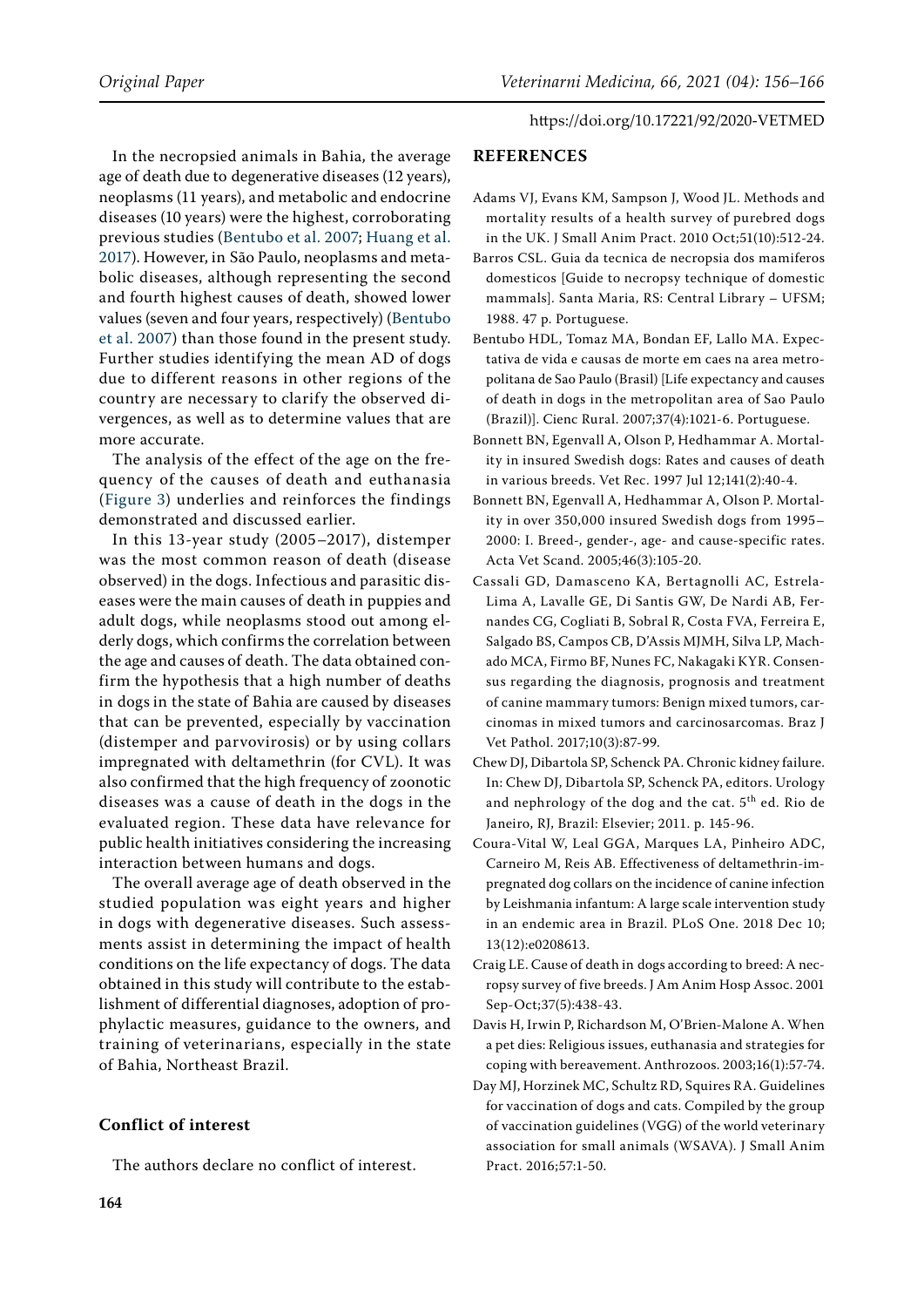- <span id="page-9-15"></span>Fernandes CB, Junior JT, de Jesus C, Souza BM, Larangeira DF, Fraga DB, Tavares Veras PS, Barrouin-Melo SM. Comparison of two commercial vaccines against visceral leishmaniasis in dogs from endemic areas: IgG, and subclasses, parasitism, and parasite transmission by xenodiagnosis. Vaccine. 2014 Mar 5;32(11):1287-95.
- <span id="page-9-9"></span>Ferreira MVP, Mendes VHS, Camurca TB, Lemos LDQ, Silva OG, Costa CT, Queiroz TS. Necropsia: Valor diagnostico [Necropsy: Diagnostic value]. Rev Med UFC. 2018;58(2):31-5. Portuguese.
- <span id="page-9-3"></span>Fighera RA, Souza TM, Silva MC, Brum JS, Graca DL, Kommers GD, Irigoyen LF, Barros CSL. Causas de morte e razoes para eutanasia de caes da Mesorregiao do Centro Ocidental Rio-Grandense (1965–2004) [Causes of death and reasons for the euthanasia of dogs from the Midwestern region of Rio Grande do Sul (1965–2004)]. Pesqui Vet Bras. 2008;28(4):223-30. Portuguese.
- <span id="page-9-20"></span>Furian M, Sandei CFC, Rocha EJN, Lot RFE. Estudo retrospectivo dos tumores mamarios em caninos e felinos atendidos no hospital veterinario da famed entre 2003 a 2007 [Retrospective study of mammary tumors in canines and felines attended at famed veterinary hospital between 2003 to 2007]. Rev Cient Elet Med Vet. 2007;65:773-82.
- <span id="page-9-1"></span>Goldston R, Hoskins J. Geriatria e gerontologia do cao e do gato [Geriatrics and gerontology of the dogs and cats]. 1st ed. São Paulo, SP, Brazil: Roca; 1999. 448 p. Portuguese.
- <span id="page-9-16"></span>Grimaldi G Jr, Teva A, Dos-Santos CB, Santos FN, Pinto ID, Fux B, Leite GR, Falqueto A. Field trial of efficacy of the Leish-tec® vaccine against canine leishmaniasis caused by Leishmania infantum in an endemic area with high transmission rates. PLoS One. 2017 Sep 27;12(9):e0185438.
- <span id="page-9-7"></span>Huang WH, Liao AT, Chu PY, Zhai SH, Yen IF, Liu CH. A 3-year surveillance on causes of death or reasons for euthanasia of domesticated dogs in Taiwan. Prev Vet Med. 2017 Nov 1;147:1-10.
- <span id="page-9-13"></span>IBGE. National health survey 2013: Access to and use of health services, accidents and violence: Brazil, large regions and states IBGE. Rio de Janeiro, RJ, Brazil: IBGE; 2015. 98 p.
- <span id="page-9-0"></span>Inoue M, Hasegawa A, Hosoi Y, Sugiura K. A current life table and causes of death for insured dogs in Japan. Prev Vet Med. 2015 Jun 15;120(2):210-8.
- <span id="page-9-11"></span>Kajita M, Katayama H, Murata T, Kai C, Hori M, Ozaki H. Canine distemper virus induces apoptosis through caspase-3 and -8 activation in vero cells. J Vet Med B Infect Dis Vet Public Health. 2006 Aug;53(6):273-7.
- <span id="page-9-21"></span>Kim E, Choe C, Yoo JG, Oh SI, Jung Y, Cho A, Kim S, Do YJ. Major medical causes by breed and life stage for dogs presented at veterinary clinics in the Republic of Korea: A survey of electronic medical records. PeerJ. 2018 Jul 3;6:e5161.
- <span id="page-9-18"></span>Kitchell BE. Cancer e sua terapia [Cancer and its therapy]. In: Goldston RT, Hoskins JD, editors. Geriatria e gerontologia do cao e do gato [Geriatrics and gerontology of the dogs and cats]. 1<sup>st</sup> ed. São Paulo, SP, Brazil: Rocca; 1999. p. 51-70. Portuguese.
- <span id="page-9-6"></span>Klopfenstein M, Howard J, Rossetti M, Geissbuhler U. Life expectancy and causes of death in Bernese mountain dogs in Switzerland. BMC Vet Res. 2016 Jul 25;12(1):153.
- <span id="page-9-17"></span>Leite BMM, Solca MDS, Santos LCS, Coelho LB, Amorim LDAF, Donato LE, Passos SMS, Almeida AO, Veras PST, Fraga DBM. The mass use of deltamethrin collars to control and prevent canine visceral leishmaniasis: A field effectiveness study in a highly endemic area. PLoS Negl Trop Dis. 2018 May 14;12(5):e0006496.
- <span id="page-9-4"></span>Lewis TW, Wiles BM, Llewellyn-Zaidi AM, Evans KM, O'Neill DG. Longevity and mortality in Kennel Club registered dog breeds in the UK in 2014. Canine Genet Epidemiol. 2018 Oct 17;5:10.
- <span id="page-9-8"></span>Maranhao OR, Marlet JM. Autopsias inconclusivas [Inconclusive autopsies]. Rev da Fac Direito da Univ Sao Paulo. 1987;82:140-7. Portuguese.
- <span id="page-9-19"></span>Mazzatenta A, Carluccio A, Robbe D, Giulio CD, Cellerino A. The companion dog as a unique translational model for aging. Semin Cell Dev Biol. 2017 Oct;70: 141-53.
- <span id="page-9-22"></span>Michell AR. Longevity of British breeds of dog and its relationships with sex, size, cardiovascular variables and disease. Vet Rec. 1999 Nov 27;145(22):625-9.
- <span id="page-9-14"></span>Ministry of Health. Manual de vigilancia e controle da leishmaniose visceral [Manual for surveillance and control of visceral leishmaniasis]. Brasilia, DF, Brazil: Ministry of Health, 2014. 120 p. Protuguese.
- <span id="page-9-10"></span>Moore GE, Burkman KD, Carter MN, Peterson MR. Causes of death or reasons for euthanasia in military working dogs: 927 cases (1993–1996). J Am Vet Med Assoc. 2001 Jul 15;219(2):209-14.
- <span id="page-9-2"></span>Moore GE, Lund E. Disease reporting and surveillance: Where do companion animal diseases fit in? Vet Clin North Am Small Anim Pract. 2009 Mar;39(2):225-40.
- <span id="page-9-12"></span>Municipal Health Secretariat of Salvador. Zoonoses [Zoonoses] [Internet]. 2019 [accessed 8 Aug 2019]. Avaliable at: http://www.saude.salvador.ba.gov.br/servicos/servicos-para-o cidadao/zoonoses/#popupid-43. Portuguese.
- <span id="page-9-5"></span>Olsen TF, Allen AL. Causes of sudden and unexpected death in dogs: A 10-year retrospective study. Can Vet J. 2000; 41(11):873-5.
- O'Neill DG, Church DB, McGreevy PD, Thomson PC, Brodbelt DC. Longevity and mortality of owned dogs in England. Vet J. 2013 Dec;198(3):638-43.
- O'Neill DG, Church DB, McGreevy PD, Thomson PC, Brodbelt DC. Longevity and mortality of cats attending pri-